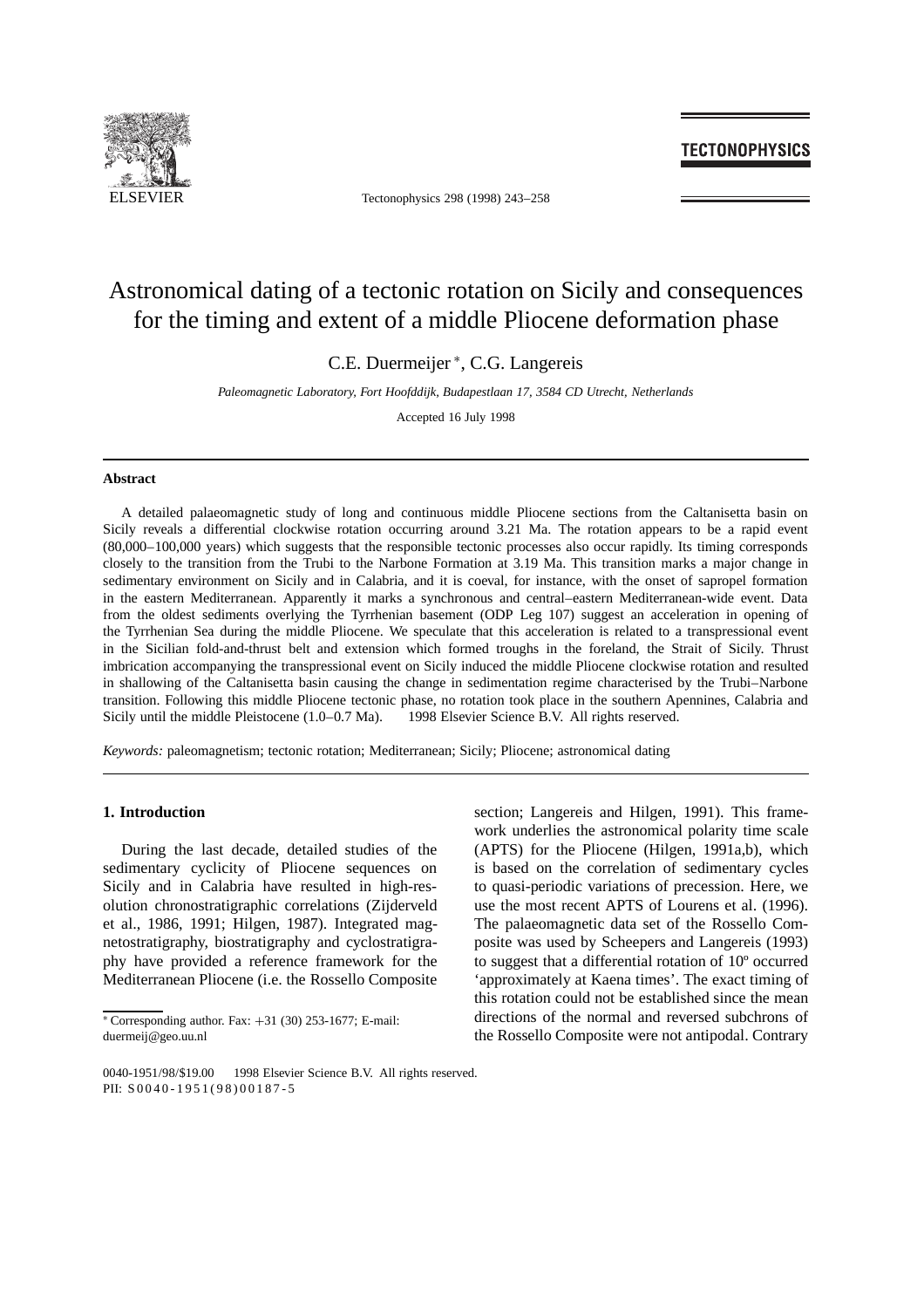to the older (Gilbert Chron) part of the Rossello Composite, the samples from the younger (Gauss Chron) part showed no or little normal overprint. Their 'overprint correction', which was successfully applied to the older part, could not be used in the younger part since the sense of the non-antipodality was contrary to what was expected from a secondary, present-day overprint (see Scheepers and Langereis, 1993).

The Pliocene is a period of regional contraction within the Sicilian fold-and-thrust belt (Oldow et al., 1990) and extension in the foreland, the Strait of Sicily (Argnani, 1990). Oldow et al. (1990) have demonstrated that large-scale clockwise block rotations during the late Cenozoic accompany the migration of a thrust front towards the Sicilian foreland. Our objective is firstly to confirm the middle Pliocene tectonic differential rotation found in the Rossello Composite and, secondly, to date it more accurately by using the APTS on sections which show no unexplained non-antipodality and were sampled in much greater detail than the previous magnetostratigraphic sampling. We will investigate further whether this rotation phase was a local phenomenon or caused by a major tectonic event with a regional expression. Therefore, two additional middle Pliocene sections containing the Trubi and Narbone formations, Secca Grande and Punta Secca, were selected. The new results are compared to those of the Rossello Composite. Finally, we link this rotation to the geodynamic processes affecting the Sicilian fold-and-thrust belt, the Strait of Sicily and the Tyrrhenian basin during the Pliocene.

#### **2. Sections and sampling**

Sicily is composed of five main tectonic units: (1) the Ragusa platform which is part of the Apulian plate; (2) the Gela–Catania foredeep; (3) the Caltanisetta basin; (4) the northern Sicilian fold-andthrust belt; and (5) the Peloritan units which belong to the Calabro–Peloritan block (Fig. 1). The Rossello Composite is located in the Caltanisetta basin and is composed of three cliff sections along the southwest coast of Sicily, i.e. the Eraclea Minoa, Punta di Ma-



Fig. 1. Structural map of Sicily with the sections studied: Secca Grande, Punta Secca, and Punta Piccola.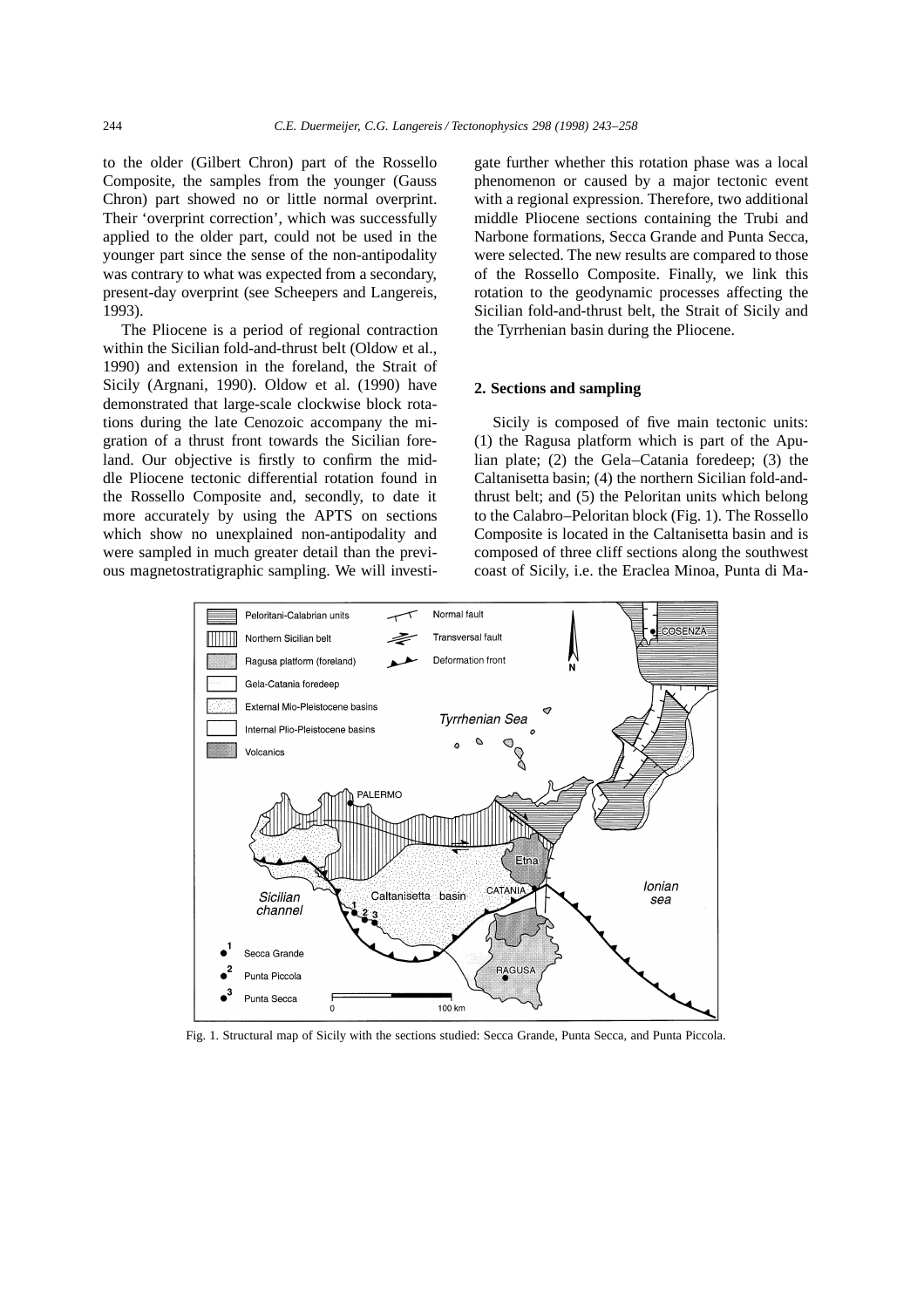iata and Punta Piccola sections. The Rossello Composite contains the Trubi and Narbone formations. The Lower to middle Pliocene Trubi Formation consists of carbonate-rich, rhythmically bedded grey to white marine marls (Hilgen, 1987). Fossil assemblages indicate that these sediments were deposited at a depth of 500–800 m (Brolsma, 1978). The Trubi Formation is overlain by the Upper Pliocene to Lower Pleistocene Narbone Formation represented by rhythmically bedded, relatively carbonate-poor, marly clay with sapropel layers, deposited at shallower depths of 100–400 m (Brolsma, 1978). Both formations were studied in two additional sections: Punta Secca and Secca Grande (Fig. 1). Punta Secca is a cliff section along the southwest coast of Sicily in the Caltanisetta basin, near the village of Siculiana. The section contains a small, well constrained fault, approximately at the Gauss–Matuyama boundary. The Secca Grande section is located between the village of Ribera and the coast. The top of the Secca Grande section is locally formed by an olistostrome. Therefore, it was extended upward at the opposite side of the valley, near the village of Ribera, where no olistostrome is present. During a first field visit the Secca Grande and Punta Secca section were sampled with two levels per sedimentary (precession-related) cycle, corresponding to a resolution of approximately 10,000 years. During a second visit, the Trubi–Narbone boundary interval was sampled in Secca Grande (with a 10 cm spacing) to date accurately any differential rotation. Palaeomagnetic coring was carried out following routine procedures, using an electric, water-cooled drill and a generator as power supply. Care was taken to remove the weathered surface and to drill fresh sediments.

#### **3. Palaeomagnetic results**

#### *3.1. Rock magnetic properties*

Some rock magnetic tests were performed to identify the carriers of the remanent magnetisation. Bulk susceptibilities were measured on a KLY-2 Kappabridge; they were typically  $200 \times 10^{-6}$  SI and are quite constant throughout the Secca Grande and Punta Secca sections. Acquisition of an isothermal remanent magnetisation (IRM) was measured on a digitised spinner magnetometer based on a Jelinek JR3 driver unit. An IRM was induced in three orthogonal directions (Lowrie, 1990) using fields of 30 mT, 200 mT and 2 T in a pulse magnetiser, and subsequently thermally demagnetised. These fields were chosen as most appropriate on the basis of the typical magnetic characteristics of these marine marls (e.g. van Velzen and Zijderveld, 1990). After each temperature step the low-field susceptibility was measured.

The Secca Grande and Punta Secca sections reveal the same magnetic carriers. The steep initial rise and the acquisition of 90–95% of the saturation IRM (SIRM) at 100 mT (Fig. 2A,B) indicates magnetite to be the dominant magnetic carrier. A small percentage  $(\sim 5\%)$  of the SIRM is acquired at fields higher than 300 mT and indicates that a highcoercivity mineral is also present. All samples show an increase in low-field susceptibility (Fig. 2C), just below 400ºC caused by oxidation of pyrite which produces magnetite. Thermal demagnetisation of the 3-axis IRM (Fig. 2D–F) shows that the remanence is mostly carried along the 200 mT axis. Typically, samples show maximum unblocking temperatures close to 580ºC and indicative of magnetite, but often temperatures are above 600ºC, indicating the presence of maghemite.

#### *3.2. Thermal demagnetisation*

Thermal demagnetisation of the natural remanent magnetisation (NRM) was performed using a magnetically shielded, laboratory-built furnace; measurements were done on a 2G Enterprises DC SQUID cryogenic magnetometer. A total of 679 specimens from the Punta Secca and Secca Grande section was demagnetised, using small temperature increments between 30º and 50ºC. Demagnetisation diagrams (Zijderveld, 1967) and least-square fitting of lines (Kirschvink, 1980) through selected data points were used to determine the NRM components. The magnetisation vectors were averaged using Fisher (1953) statistics to calculate mean directions per interval/polarity zone.

The demagnetisation behaviour of the sections studied is similar. Representative demagnetisation diagrams show a small randomly oriented laboratory-induced component removed at 100ºC (Fig. 3).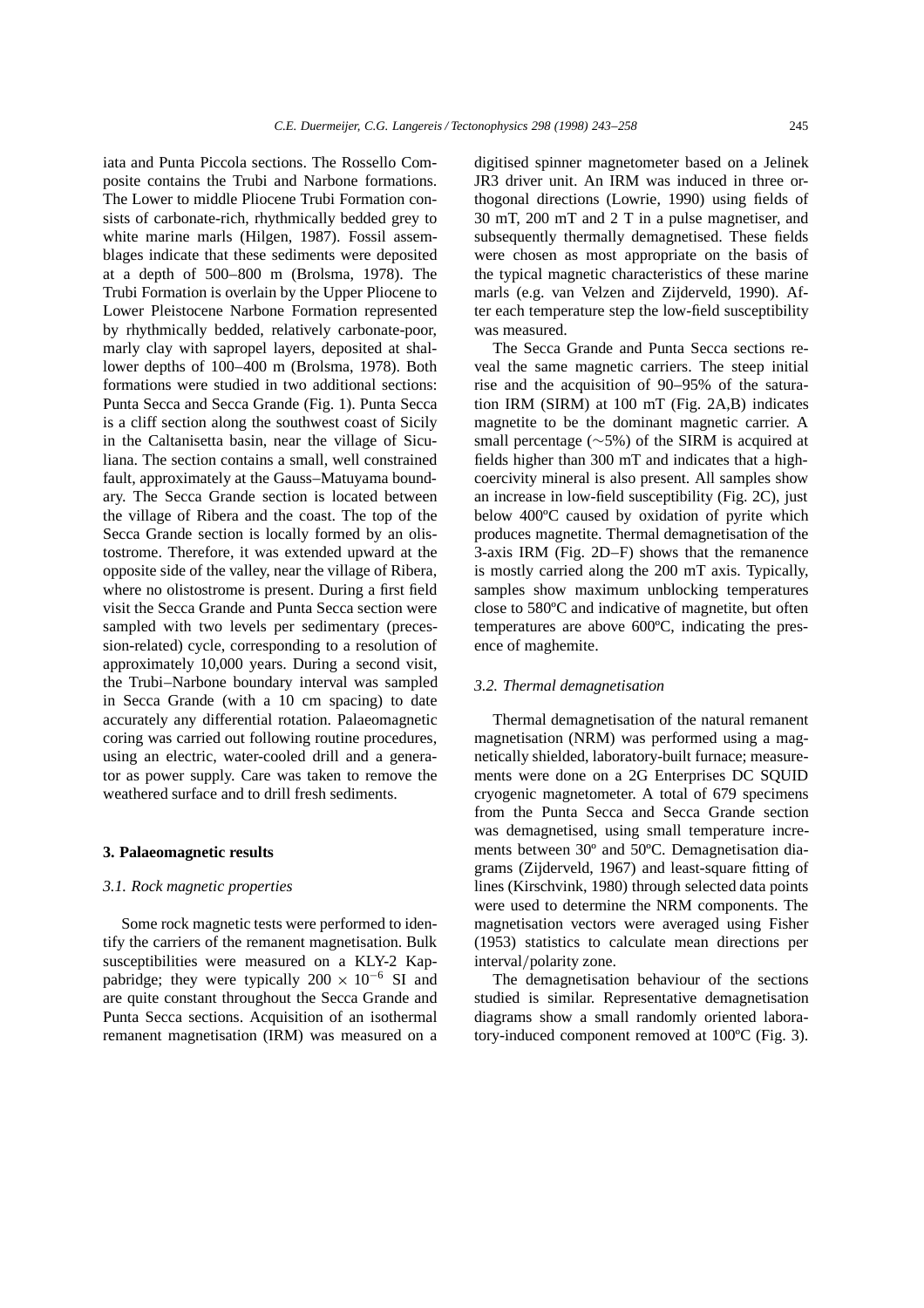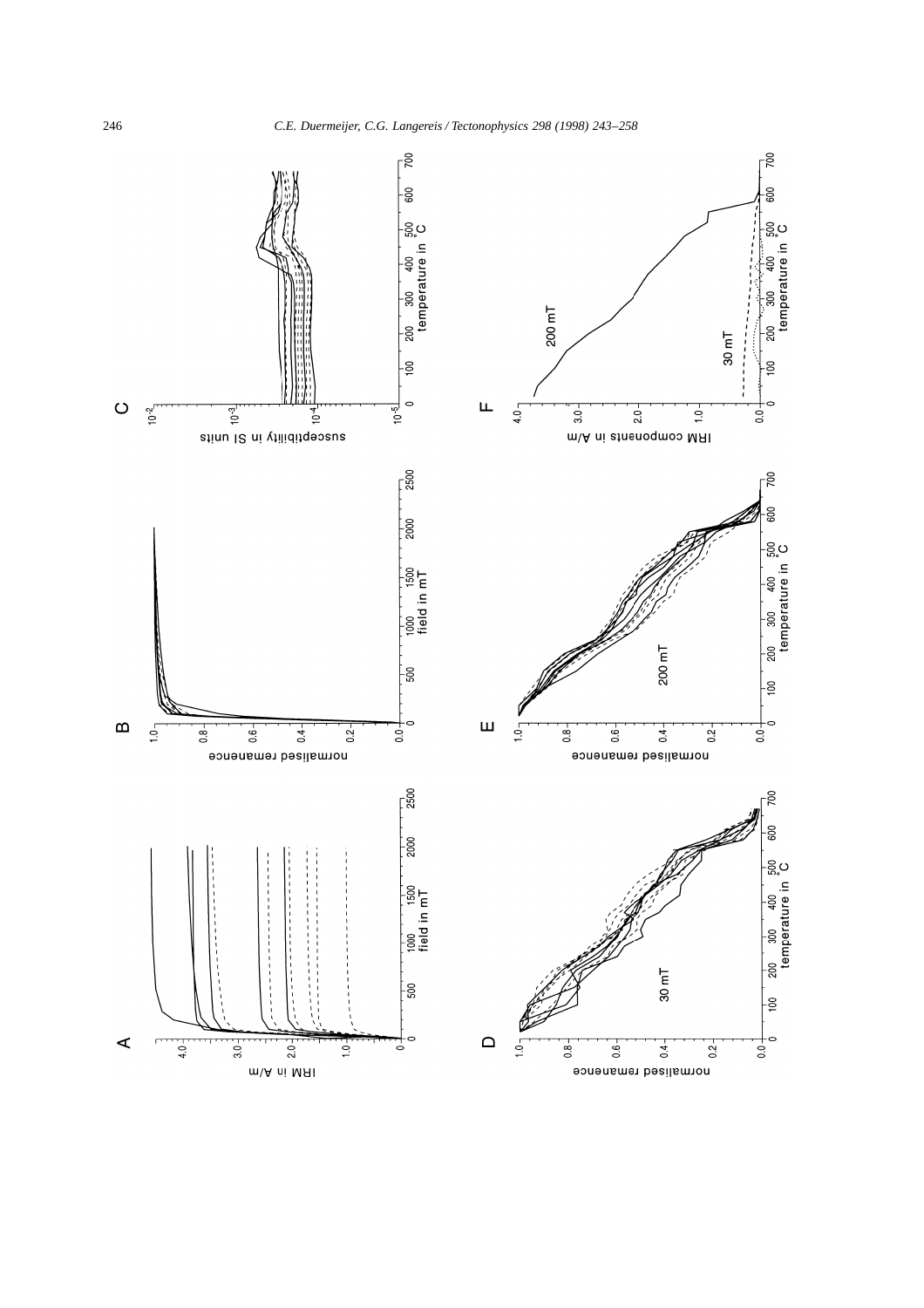*C.E. Duermeijer, C.G. Langereis / Tectonophysics 298 (1998) 243–258* 247

Occasionally, a secondary component caused by weathering and with a present-day field direction before bedding tilt correction is present; it is removed at temperatures between 100º and 250ºC. A characteristic remanent magnetisation (ChRM) component is removed at temperatures between 570º and 600ºC. It shows both normal and reversed polarities and a linear decay towards the origin. In the Secca Grande section, almost all NRM intensities  $(30-170 \text{ mA/m})$ of the ChRM-component are one order of magnitude larger than the NRM intensities found in the Punta Secca section. This difference is related to the fact that Secca Grande consists of the Trubi Formation and lower part of the Narbone Formation, with typically high intensities and a stable magnetite-dominated magnetomineralogy (Langereis and Hilgen, 1991), while most of the Punta Secca is much younger and consists of the upper part of the Narbone Formation (shallower marine). Intensities are typically as those found by Zijderveld et al. (1991) in the timeand facies-equivalent Narbone Formation in southern Calabria. The differences in intensities are caused by the different sedimentary environment (see also van Velzen et al., 1993). Demagnetisation of the NRM above approximately 390ºC may result in randomly directed components (Fig. 3E,F) which were not used for the calculations.

The ChRM directions and polarity zones of the Secca Grande section (Fig. 4) show that five polarity intervals are recorded. In the Punta Secca section (Fig. 5) the ChRM directions reveal seven polarity zones, where the Punta Piccola section (Scheepers and Langereis, 1993) contains six zones.

#### *3.3. Differential rotations*

Scheepers and Langereis (1993) found a differential clockwise rotation of 10º in the Punta Piccola section of the Rossello Composite. Their data revealed an uncertainty in age of the rotation between the Gilbert–Gauss boundary and the youngest normal subchron (C2An.1n) of the Gauss. Although the normal and reversed mean ChRM directions were not antipodal, they suggested approximately Kaena times as the best age estimate. This is slightly younger than the transition from Trubi to Narbone between cycle 95 and 96 at an age of 3.19 Ma in subchron C2An.2n (Langereis and Hilgen, 1991; Lourens et al., 1996). The Punta Piccola section covers the uppermost part of the Gilbert Chron to the lowermost part of the Matuyama Chron. The Secca Grande and Punta Secca sections can be correlated bed-by-bed to the Rossello Composite on the basis of their cyclostratigraphy and magnetostratigraphy. The reversals in the two sections are located in the same cycles as in the Rossello Composite. The lowermost normal polarity zone of the Secca Grande section is subchron C2An.3n, the uppermost zone represents subchron C2An.1n, whereas the reversed zones are the Mammoth and Kaena subchrons (Fig. 4). Even though the Punta Secca section contains a small fault approximately at the Gauss–Matuyama boundary, the results confirm that, from bottom to top, the subchrons Mammoth to C1r.2r are present (Fig. 5).

The palaeomagnetic results from the Secca Grande section indicate a differential clockwise rotation of 10º, from 32º in the Mammoth subchron to on average 22º in the C2An.2n and Kaena subchrons (Figs. 6 and 7). The mean declinations of C2An.2n and Kaena are exactly antipodal, although the inclinations slightly differ. The upward extension of the Secca Grande section, at the opposite side of the valley, has a significantly larger absolute rotation (declination is 35 $^{\circ}$  and inclination is 42.9 $^{\circ}$ ; *N* = 39,  $k = 92.6$ ,  $\alpha_{95} = 2.4$ ) than the post-Mammoth part of the Secca Grande section (22º). The results of Secca Grande indicate that the differential clockwise rotation must have taken place in a short time considering the change in the average declination over a small interval that encompasses the Mammoth– C2An.2n boundary. The rotation can thus be accurately dated, within an interval of approximately four or five cycles (80,000–100,000 years) around the boundary between the Mammoth and subchron

Fig. 2. (A and B) Examples of IRM acquisition of samples from the Secca Grande (solid lines) and Punta Secca (dashed lines) section. (C) The low-field susceptibility measured during stepwise thermal demagnetisation. (D and E) Thermal demagnetisation along the 30 mT and 200 mT axis, respectively. (F) An example of thermal demagnetisation of the 30 mT (dashed line), 200 mT (solid) and 2.0 T (dotted) orthogonal induced IRM components. Note that the remanence mainly resides in the 200 mT axis.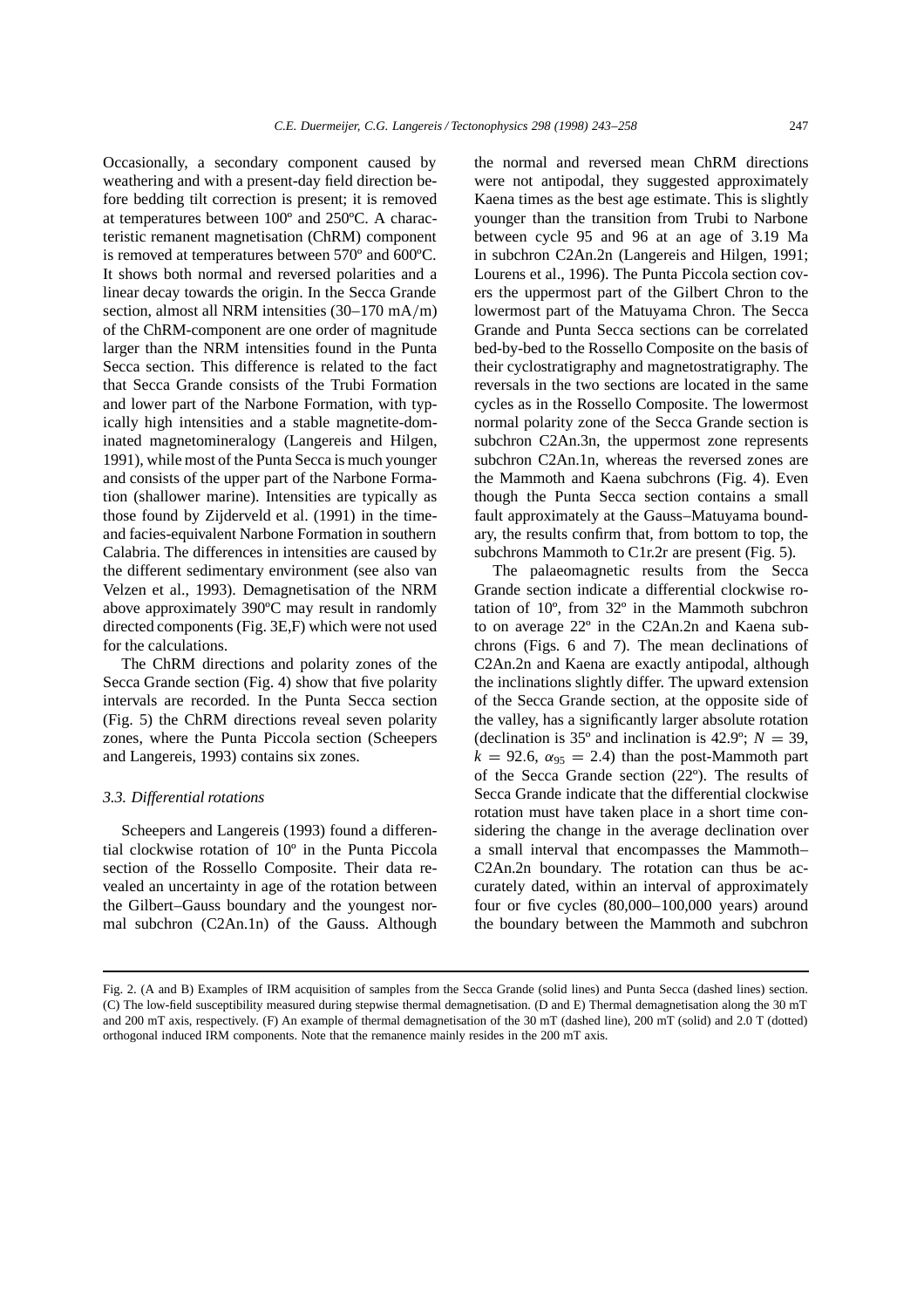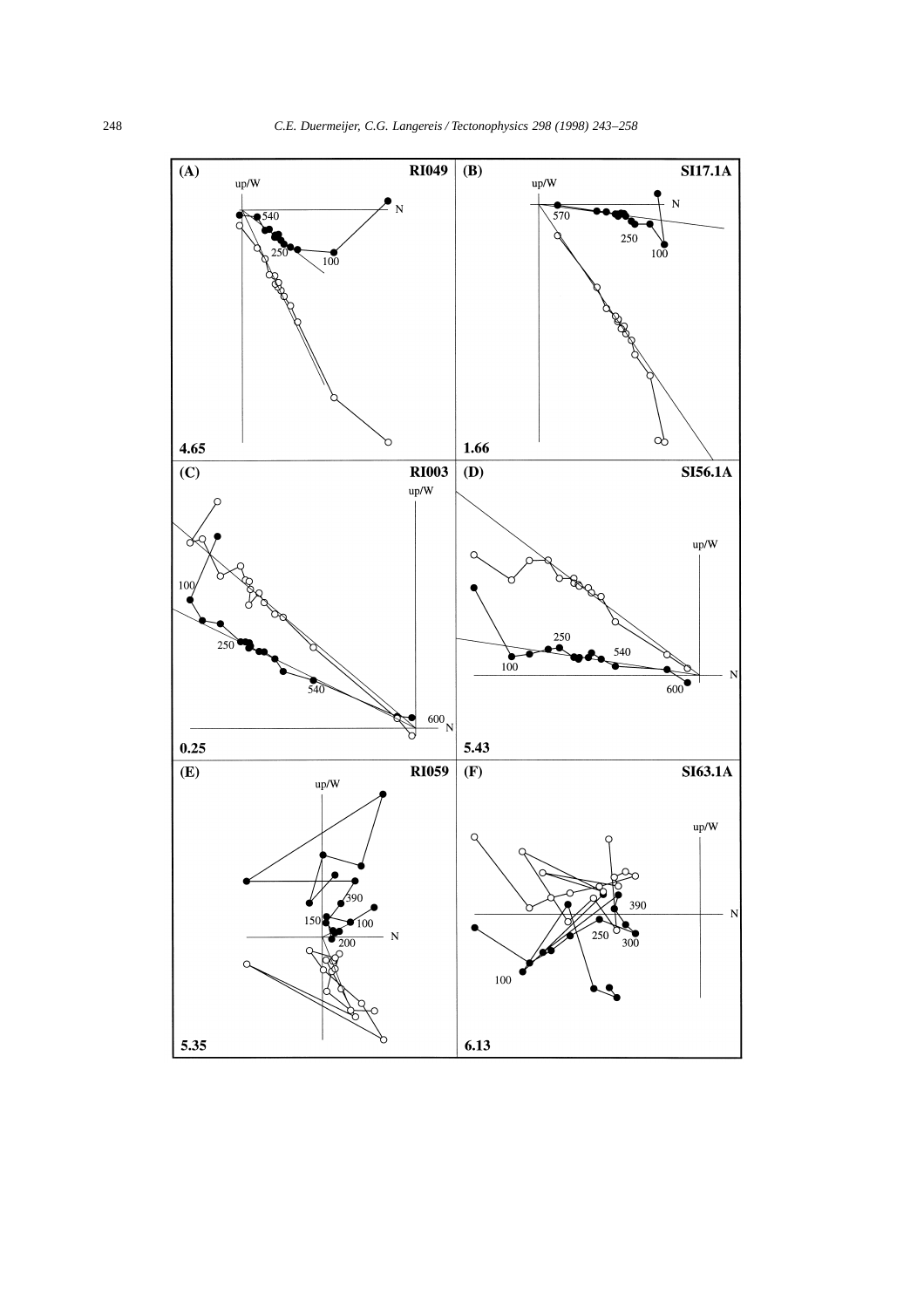C2An.2n which has an astronomically dated age of 3.21 Ma. The Trubi–Narbone transition, astronomically dated at 3.19 Ma, falls within this rotational interval. These results from Secca Grande agree with the earlier estimate (between 2.58 and 3.60 Ma) of the tectonic rotation in the Rossello Composite.

In the Punta Secca section, a differential rotation could not be substantiated because only a very limited number of samples could be taken from the Trubi. Furthermore, no differential rotation in the Punta Secca section was found up to the Early Pleistocene, if we exclude the palaeomagnetic data near the observed fault (i.e. all data below 40 m; Fig. 4). The mean direction is  $D_{\text{mean}} = 21.9^{\circ}$ ,  $I_{\text{mean}} = 44.0^{\circ}$  $(N = 15, k = 110.4 \text{ and } \alpha_{95} = 3.7).$ 

#### *3.4. Anisotropy of magnetic susceptibility*

Analysis of the anisotropy of the magnetic susceptibility (AMS) can be used to establish the sedimentary and tectonic history in weakly deformed sediments (Tarling and Hrouda, 1993). Basically, the AMS of a rock is described by a second-order tensor, visualised as an ellipsoid having three principal axes  $(k_{\text{max}}, k_{\text{int}})$  and  $k_{\text{min}}$ ). In undeformed sediments, the magnetic susceptibility is characterised by an oblate ellipsoid, with foliation coinciding with the bedding plane. Hence, the magnetic fabric is purely depositional or related to compactional loading with the *k*min axes perpendicular to the bedding plane and the  $k_{\text{max}}$  and  $k_{\text{int}}$  axes scattered in the bedding plane itself. In case of small deformation acting on the rock, the *k*max axes cluster in the direction of maximum extension, or perpendicular to the maximum compression and the  $k_{\text{min}}$  is still perpendicular to the bedding plane. An increase of strain changes the oblate ellipsoid into a prolate structure. Therefore, oblateness (here  $L-1/F-1$ ; with  $L/F$  as lineation/foliation) is used to indicate deformation, and the clustering of the  $k_{\text{max}}$  axes to indicate the direction of extension (and indirectly the compression-direction).

The AMS fabric in the Secca Grande, Punta Secca and Punta Piccola sections has oblate ellipsoids for

nearly all samples. The lineation and foliation are rather constant throughout the three sections (Secca Grande  $L_{\text{mean}}$  and  $F_{\text{mean}}$  both 1%; Punta Secca and Punta Piccola both  $L_{\text{mean}} = 0.5\%$ ,  $F_{\text{mean}} = 2\%$ ). The AMS ellipsoid in both the Trubi and the Narbone formations of the Secca Grande and Punta Secca sections display  $k_{\text{max}}$  axes aligning E–W, indicating a N–S compression, and (sub)vertical  $k_{\text{min}}$  axes (Fig. 8). In the Punta Piccola section the  $k_{\text{max}}$  axes align NE–SW indicating a NW–SE compression. Although the  $k_{\text{max}}$  directions in Secca Grande (166) samples) seem more dispersed than in Punta Secca (73), there is a clear clustering of the vast majority of the samples, giving small error ellipses and a well defined average lineation direction. In all three sections no noticeable change in compression/extension direction is present around the interval where the differential rotations occur.

#### **4. Discussion**

The previous palaeomagnetic study by Scheepers and Langereis (1993) indicated a clockwise rotation 'approximately at Kaena times'. The better constrained clockwise rotation around  $3.21$  ( $\pm 0.05$ ) Ma in the Secca Grande section replaces their earlier estimate. Our results imply a middle Pliocene regional event in the Caltanisetta basin where a tectonic rotation coincides with a change towards a more shallow environment. This tectonic phase is not restricted to Sicily; elsewhere in the Mediterranean there is evidence for major changes at the time of the Trubi– Narbone transition. For example, in ODP Leg 160 Sites 967 and 969 in the eastern Mediterranean, the formation of the first sapropels starts directly after the Trubi–Narbone boundary (Kroon et al., 1998), representing a change to periodic anoxic bottom water conditions. The first sapropels at Punta Piccola, Punta Secca and Secca Grande are slightly younger  $(\pm 100,000$  years) which may be caused by a higher threshold value for sapropel formation in the Caltanisetta basin. The transitions (i.e. both the Trubi–

Fig. 3. Orthogonal projections of stepwise thermal demagnetisation of selected samples from the Secca Grande (*RI*) and Punta Secca (*SI*) section. Closed (open) circles represent the projection of the NRM vector endpoint on the horizontal (vertical) plane. Values indicate temperatures in ºC; stratigraphic levels are shown in the lower left corners.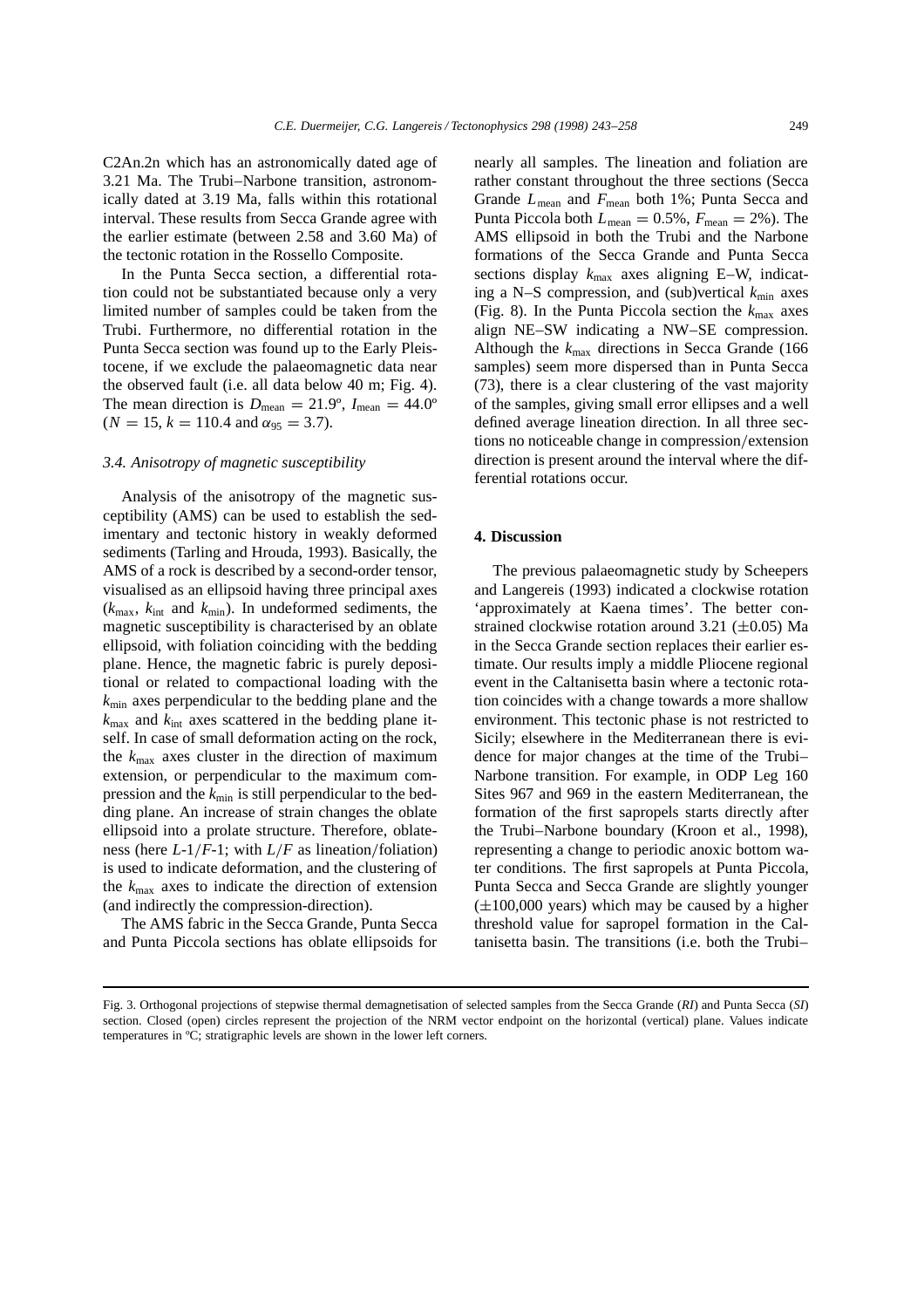

# Secca Grande **ChRM-directions**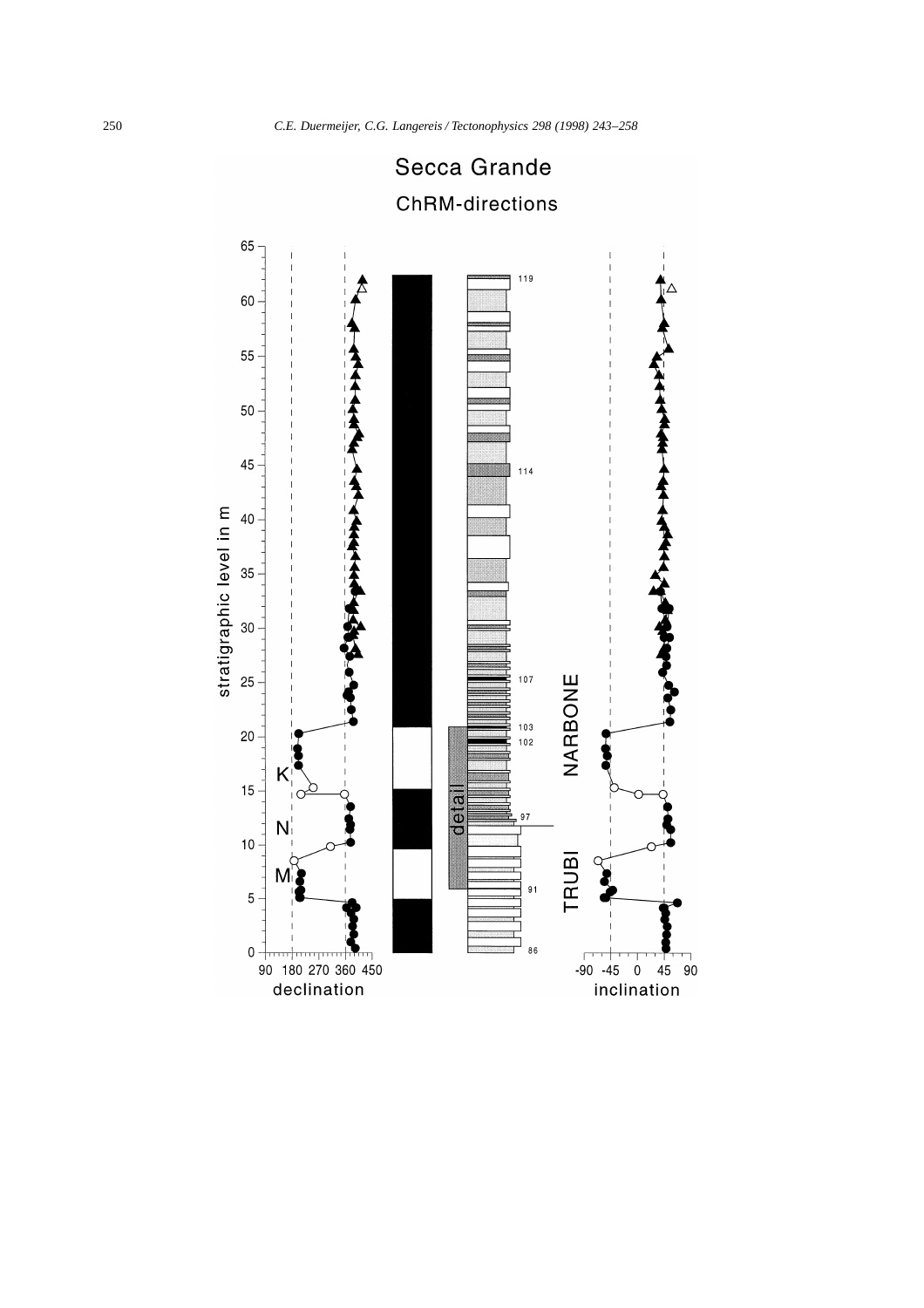Narbone transition and the first sapropel formation in the eastern Mediterranean) point to a major reorganisation in basin configuration and/or a fundamental change in climatically induced palaeoceanographic conditions. Around the same time, a major tectonic event caused an increase in uplift rates and largescale tilting to the north on Crete (Meulenkamp et al., 1994). In northern Italy, Mary et al. (1993) found a hiatus between the upper part of the Gilbert up to the lower part of the Kaena. Their ChRM directions imply a rotation phase falling within this hiatus; the part below the hiatus shows a considerable counterclockwise rotation, whereas the younger part has no significant rotation, roughly constraining the age of this differential rotation. These regional tectonic events, seemingly unrelated, can now be correlated on the basis of an accurate chronology.

The ChRM directions from the long, continuous Punta Secca section indicate no differential rotation until the Early Pleistocene. Also in Calabria and in the southern Apennines (Scheepers et al., 1993, 1994) no evidence of any differential rotation was found, from the middle Pliocene to the early-middle Pleistocene. Scheepers (1994) suggested that an additional clockwise rotation phase must have occurred between the middle Pliocene and early-middle Pleistocene on Sicily, because he found smaller clockwise rotations in the early-middle Pleistocene (15º) than in the middle Pliocene (25º). This is not conclusive, however, because local tectonics may disturb recognition of regional tectonic effects. A good example is the extension of Secca Grande on the opposite side of the valley: ChRM directions show a statistically different absolute rotation, which can only be explained by local tectonics. This demonstrates the importance of establishing a differential rotation within a continuous section rather than from isolated outcrops. Finally, Scheepers (1994) finds a rotation phase between 1.0 and 0.7 Ma in Sicily, Calabria and the southern Apennines. We conclude that no rotation occurred along the entire Tyrrhenian arc between the middle Pliocene (3.2 Ma) and middle Pleistocene (1.0–0.7 Ma).

Previous palaeomagnetic research on the Trubi and Narbone formations (Van Hoof and Langereis, 1991) has shown that delayed NRM acquisition may significantly disturb a record of rapid geomagnetic field changes that occur during a polarity reversal. Since delayed acquisition may cause a reversal to appear older, the timing of the rotation phase may be in error by one or two precession cycles (20,000– 40,000 years). The reversals of the Secca Grande and Punta Secca sections are located, however, in the same cycles as in the Rossello Composite. There is no age discrepancy with the APTS which is based on the Rossello Composite and has been corrected for delayed NRM acquisition (Lourens et al., 1996). Thus, the results show a true differential clockwise rotation phase around 3.21 Ma and this age replaces the earlier estimate of Scheepers and Langereis (1993). Furthermore, there is no geographical trend in timing of the differential clockwise rotation phase from Secca Grande to Punta Secca and finally to Punta Piccola.

#### *4.1. Geodynamics*

A structural study associated with palaeomagnetic data (Oldow et al., 1990) indicated that large-scale clockwise rotations of thrust sheets on Sicily occurred during the Late Miocene–Pliocene. This was accompanied by a progressive shift in tectonic transport direction from east to south (Oldow et al., 1990). The timing of thrust imbrication and rotations was closely bracketed. Moreover, detailed seismic and structural studies have revealed a Pliocene transpressional event for the Sicilian fold-and-thrust belt (Catalano et al., 1976, 1996). The Strait of Sicily forms the foreland of Sicily and also reveals evidence of middle Pliocene tectonics (Catalano et al., 1995). This foreland contains half-grabens opened by extension, later filled and structurally inverted

Fig. 4. Magnetostratigraphy of the Secca Grande section, including the upward extension (triangles) and detail set (shaded area with 166 samples);  $K =$  Kaena;  $N =$  normal, C2An.2n;  $M =$  Mammoth); see also Figs. 6 and 7. Closed circles represent reliable directions, open circles represent low-intensity samples and no linear decay towards the origin (see text). In the polarity column black (white) denotes normal (reversed) polarity zones. In the lithological column grey shading indicates beige marls in the Trubi Formation, whereas in the Narbone Formation dark grey/black represents brown sapropels; white indicates white marls. Numbers represent cycle numbers of the correlative small-scale cycles in the Rossello Composite section (Langereis and Hilgen, 1991).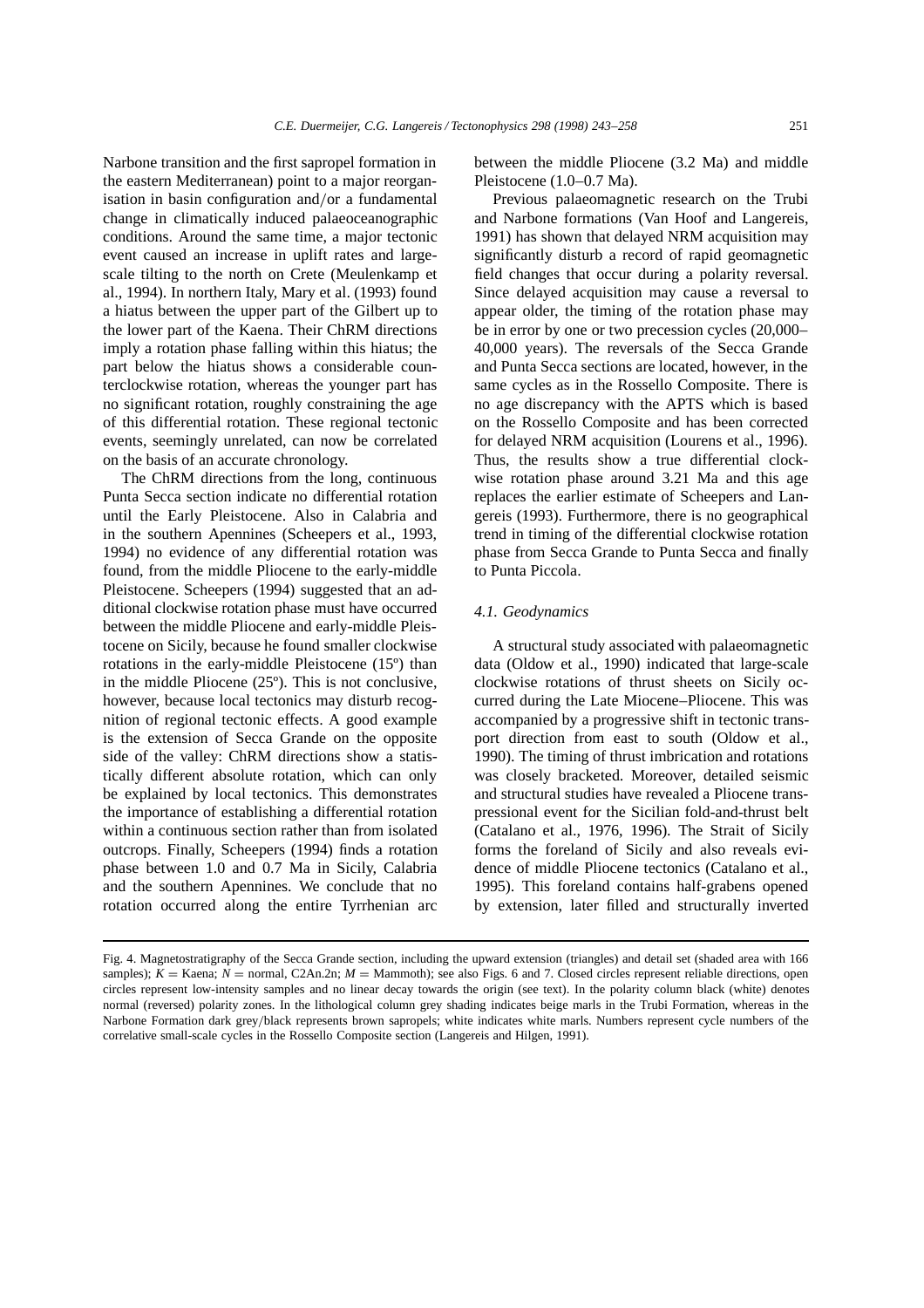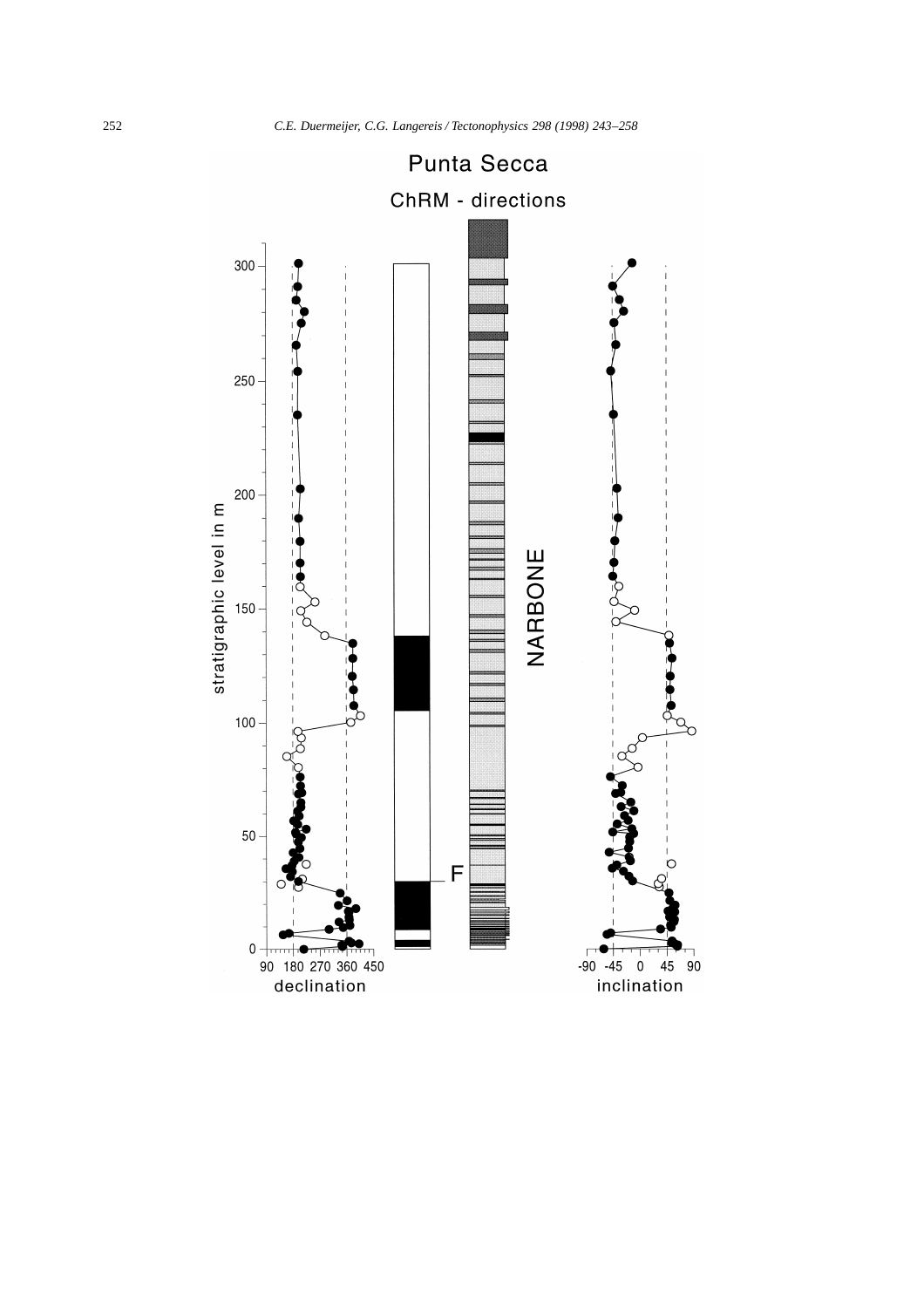



Fig. 6. Mean directions of ChRM-components (the Secca Grande set) are shown in an equal-area projection, indicating a 9º differential clockwise rotation;  $K =$  Kaena ( $N = 34$ ,  $k = 140.7$ ,  $\alpha_{95}$  = 2.1); *N* = normal, C2An.2n (*N* = 58, *k* = 161.6,  $\alpha_{95} = 1.5$ ; *M* = Mammoth (*N* = 35, *k* = 166.9,  $\alpha_{95} = 1.9$ ) see also Figs. 4 and 7. *Dec* (*inc*) indicates declination (inclination); combined Kaena and normal: declination 22.4º, inclination 49.7º;  $N = 92, k = 103, \alpha_{95} = 1.5.$ 

because of a change in stress field implying compression along a N–S axis (Catalano et al., 1993). Contractional structures on Sicily and extensional structures in the Sicilian foreland are coeval (Oldow et al., 1990). Contractional deformation of the Sicilian fold-and-thrust belt (Catalano et al., 1996) and extension in the Strait of Sicily (Argnani, 1990) is linked to extension in the Tyrrhenian Sea. Between

## Secca Grande detail **ChRM - directions**



Fig. 7. Declinations of the ChRM directions of the Secca Grande detail set (see also Figs. 4 and 6). Shaded bands are the mean directions with their  $\alpha_{95}$  for the Mammoth subchron and the nor $mal + Kaena subchrons, respectively. Open symbols indicate the$ low-intensity samples; circles are the inverted ChRM directions. Lithological column see caption Fig. 4.

Fig. 5. Magnetostratigraphy of the Punta Secca section. Closed circles represent reliable directions, open circles represent lowintensity samples and no linear decay towards the origin (see text). In the polarity column black (white) denotes normal (reversed) polarity zones. In the lithological column light (dark) grey represents beige (grey) marls; in the top part of the section, dark grey indicates sand layers.  $F = a$  small fault (see text). The lowermost reversed zone represents the Mammoth, the second the Kaena. The uppermost normal zone represents the Olduvai, wherein we find the Plio–Pleistocene boundary.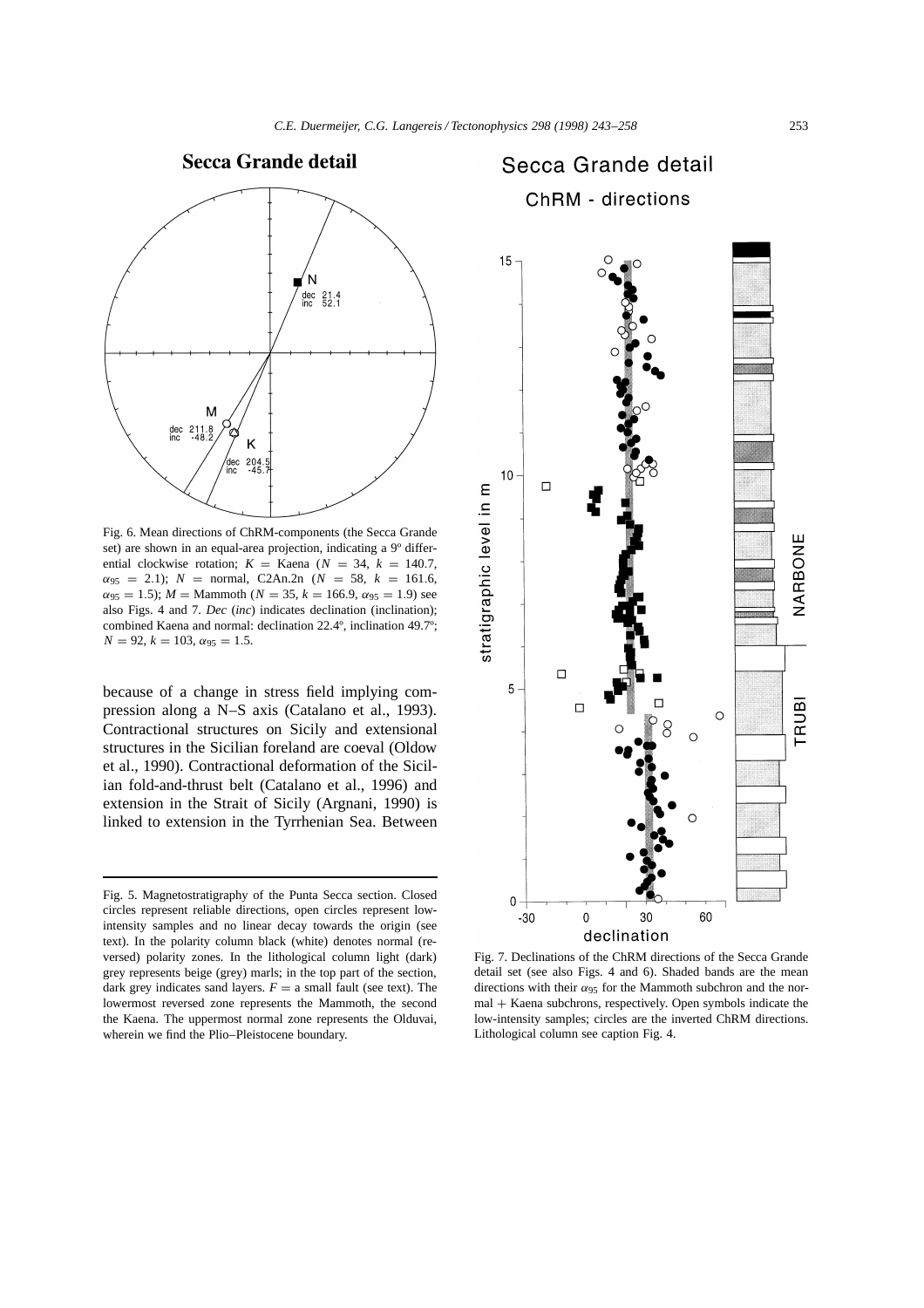

Fig. 8. The equal-area projections (after bedding correction) show the anisotropy of the sections with  $k_{\text{min}}$  (circles) and  $k_{\text{max}}$  (squares). Arrow indicates compression direction.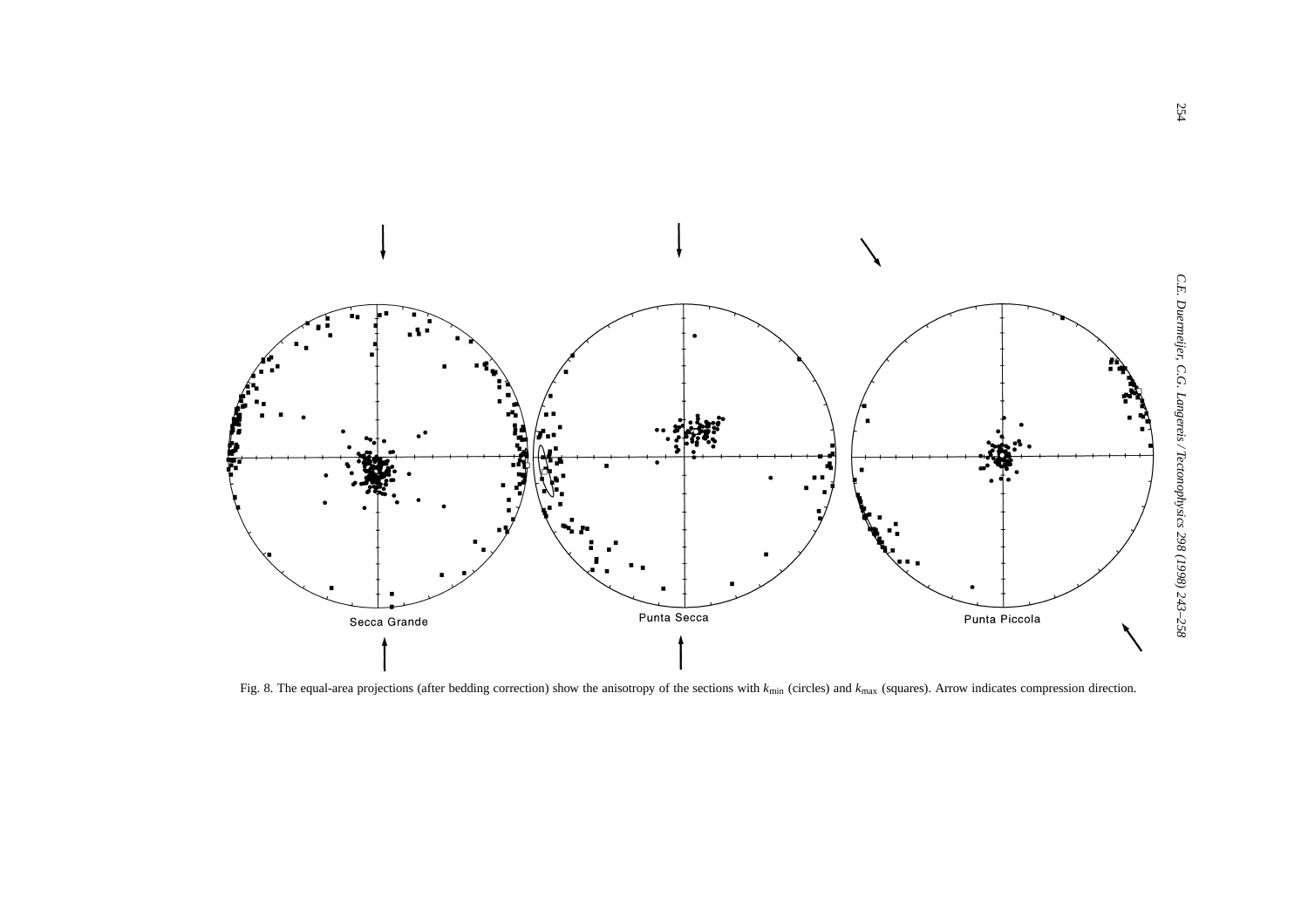

Fig. 9. Ages of oldest marine sediments overlying the basement versus distance in km throughout the Tyrrhenian Sea are shown. Location of ODP sites from Leg 107. Note that rapid intervals of opening correspond to the location of the Vavilov and Marsili basins. Sites (ages) are based on re-dating of results from Kastens et al. (1987) and Flores et al. (1992) and are as follows: Site 654 (7.89 Ma), 653\*  $(5.9 \text{ Ma})$ ,  $652^*$   $(5.95-5.23 \text{ Ma})$ ,  $656^*$   $(5.6-5.02 \text{ Ma})$ ,  $655$   $(3.98-4.52 \text{ Ma})$ ,  $651$   $(4.1-3.6 \text{ Ma})$  and  $650$   $(2.0-1.8 \text{ Ma})$ ;  $^*$  = no basement recovered, and therefore represents minimum age.

8.6 and 7.8 Ma (Duermeijer et al., 1998) the Tyrrhenian Sea opened as back-arc basin (Robertson and Grasso, 1995) caused by extension resulting from SE roll-back of the subducting slab. The oldest marine sediments overlying the basement of the Tyrrhenian Sea (Kastens et al., 1987; Flores et al., 1992; Fig. 9) were re-dated using astronomical ages of biostratigraphic markers (from Lourens et al., 1996). The resulting new ages suggest an acceleration in opening of the Tyrrhenian Sea between 3.5 and 2 Ma. Some ODP cores did not recover basement, and for these wells minimum ages are used (Fig. 9). This leads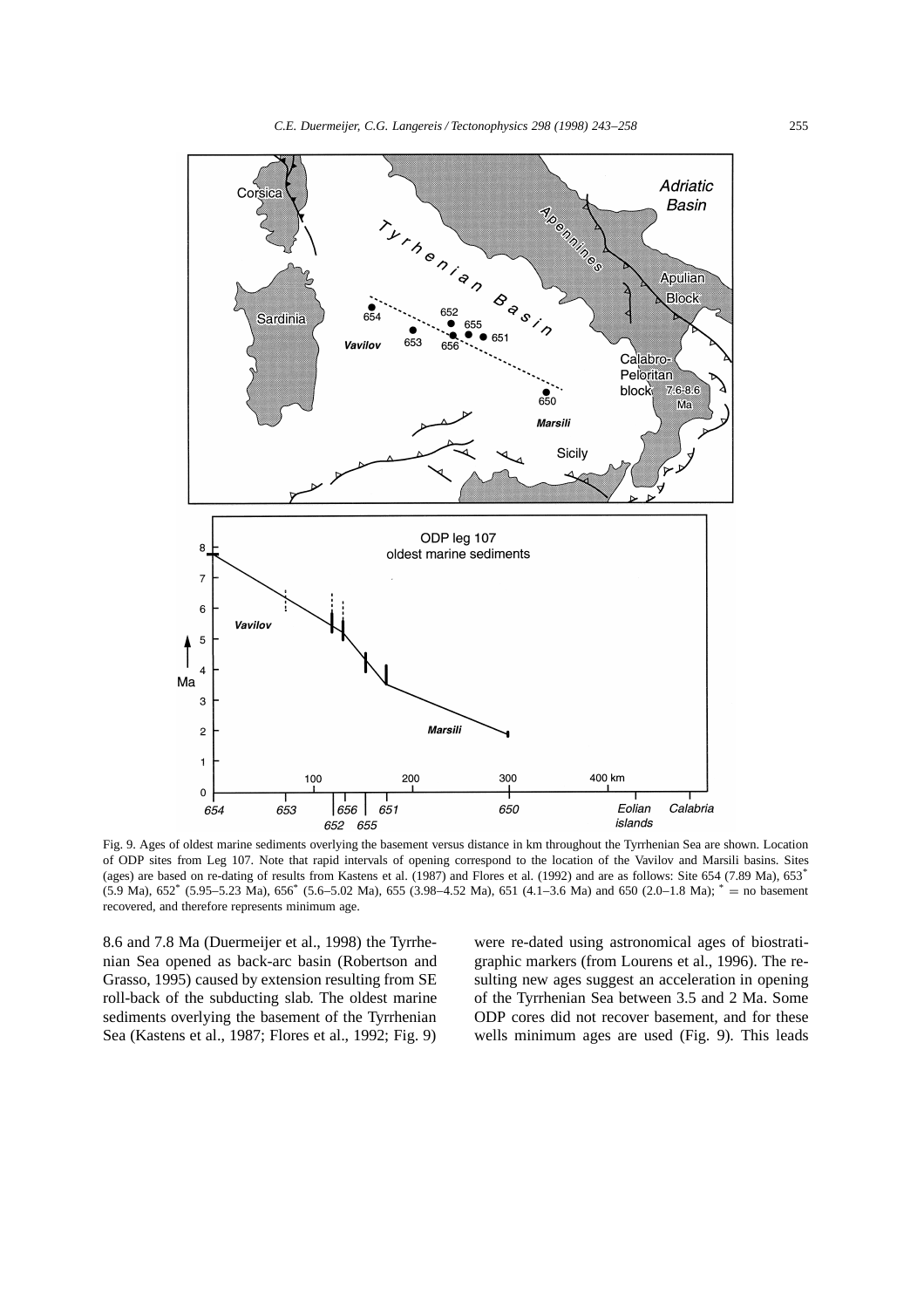

Fig. 10. Schematic image of the geodynamic process accounting for compression on Sicily and extension in the foreland as a result of acceleration in opening in the Tyrrhenian Sea.

to a simplified model of the geodynamic processes (Fig. 10) in which the acceleration caused a wave of contraction throughout Sicily, resulting in southward tectonic transport. In the case of locked continental collision, ridge push can be significantly reduced and extension becomes important, as in the Sicilian foreland (Argnani, 1990). Compressional systems on Sicily occur because of an acceleration in opening of the Tyrrhenian Sea, i.e. the movement of the overriding plate, advances trenchward faster than trench roll-back (see Busby and Ingersoll, 1995). Grasso and Butler (1991) and Butler et al. (1995) consider the Caltanisetta basin as a series of basins developed across the frontal part of the thrust belt. Thrusting generated anticlines and synclines which created sediment traps. Therefore, flexural subsidence was of increasing importance during the late Neogene.

The anisotropy of the magnetic susceptibility (AMS) indicates N–S compression for the Secca Grande and Punta Secca sections, whereas the AMS data of the Punta Piccola show a NW–SE compression direction. The AMS data are consistent throughout the Trubi and Narbone formations and hence throughout the rotation interval. This implies that the clockwise rotation event is recorded before the AMS ellipsoid was deformed as a consequence of N–S compression. Furthermore, our AMS data and structural studies of Catalano et al. (1993) imply a N–S compression direction for both the Sicilian fold-andthrust belt and its foreland. Therefore, the AMS data of the Punta Piccola section, implying NW–SE compression, must be regarded as a younger or local overprint.

Because rotations are associated with thrust imbrication (Oldow et al., 1990) and as such with the Pliocene transpressional event, we propose this event to have occurred around  $3.21$  ( $\pm 0.05$ ) Ma. Although most geological processes (e.g. opening of the Tyrrhenian Sea, thrusting, etc.) are believed to occur gradually, the data presented here indicate that at least some tectonic rotations may occur rather fast. If this rotation is indeed linked to an acceleration in opening of the Tyrrhenian Sea between 3.5 and 2 Ma, this could imply that the change in the rate of opening also occurred rather rapidly.

#### **5. Conclusions**

Palaeomagnetic results from three sections along the southwest coast in the Caltanisetta basin, reveal a rapid differential (10º) clockwise rotation phase dated around 3.21 Ma, close to the Trubi–Narbone boundary.

The age of the Pliocene differential clockwise rotation phase found on Sicily can be linked to the transpressional event in the Sicilian fold-and-thrust belt and to the extensional event in the Sicilian foreland. We conclude that both the transpression and extension are related to an acceleration in opening of the Tyrrhenian basin between 3.5 and 2 Ma, this being derived from the oldest (recovered) marine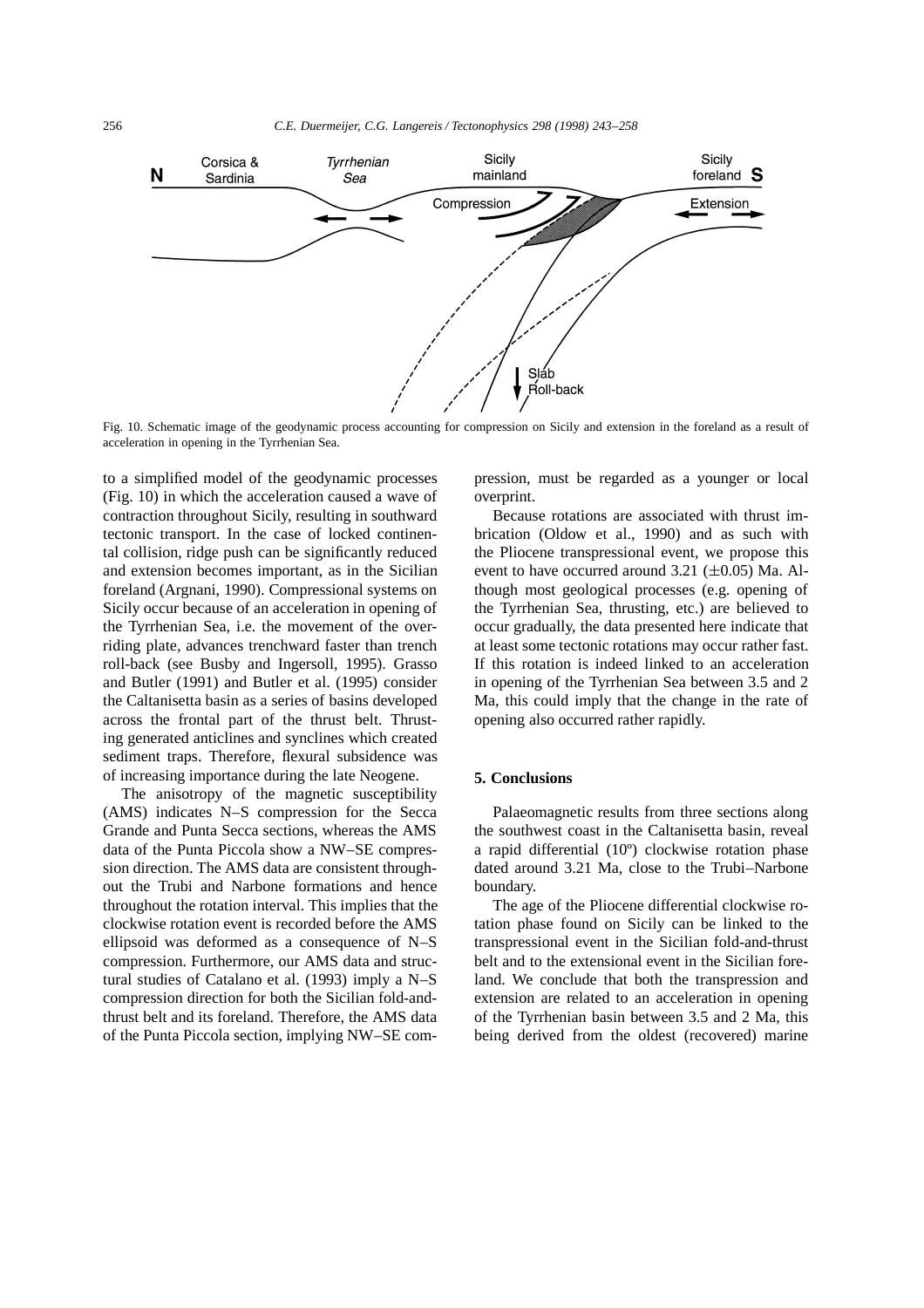sediments overlying the Tyrrhenian basement. The Trubi–Narbone boundary marks a shallowing in the Caltanisetta basin and, thus, a change in the sedimentary environment of the entire basin caused by this transpressional event. This boundary is probably not the expression of a regional (Sicilian) event, because time-equivalent events are central–eastern Mediterranean-wide, as can be concluded from ODP Leg 160 (eastern Mediterranean). On Crete an increase in uplift and large-scale thrusting phase is observed and in northern Italy a hiatus and tectonic rotation are documented as additional evidence.

Evidence for phases of non-rotation were identified between the middle Pliocene (3.21 Ma) and middle Pleistocene (1.0–0.7 Ma) throughout the entire Tyrrhenian region (i.e. southern Apennines, Calabria and Sicily).

#### **Acknowledgements**

We thank Johan Meulenkamp, Michiel van der Meulen, Wout Krijgsman, Frits Hilgen and Lucas Lourens for their help in the field and fruitful discussions. The comments of the reviewers, H.D. Tarling and M. Mattei and those of Lisa Tauxe were very helpful in improving the manuscript. H. Meijer is thanked for measuring many of the samples. Si ringraziano Erneste Ragusa et famiglia, del ristorante 'Il Gabbiano' ad Eraclea Minoa (Sicilia), per la loro ospitalitá ed il loro aiuto quando si sono rotti la nostra macchina e due generatori. This work was conducted under the programme of the Dutch national research school, the Vening Meinesz Research School of Geodynamics.

#### **References**

- Argnani, A., 1990. The Strait of Sicily rift zone: foreland deformation related to the evolution of a back-arc basin. J. Geodyn. 12, 311–331.
- Brolsma, M.J., 1978. Quantitative foraminiferal analysis and environmental interpretation of the Pliocene and topmost Miocene on the south coast of Sicily. Utrecht Micropaleontol. Bull. 18, 1–159.
- Busby, C.J., Ingersoll, R.V., 1995. Tectonics of Sedimentary basins, Blackwell, Oxford, 580 pp.
- Butler, R.W.H., Lickorish, W.H., Grasso, M., Pedley, H.M., Ramberti, L., 1995. Tectonics and sequence stratigraphy in

Messinian basins, Sicily: constraints on the initiation and termination of the Mediterranean salinity crisis. Geol. Soc. Am. Bull. 107, 425–439.

- Catalano, R., Channell, J.E.T., D'Argenio, B., Napoleone, G., 1976. Mesozoic Paleogeography of the southern Apennines and Sicily. Problems of paleotectonics and paleomagnetism. Mem. Soc. Geol. Ital. 15, 95–118.
- Catalano, R., Infuso, S., Sulli, A., 1993. The Pelagian foreland and its northward foredeep. Plio-Pleistocene structural evolution. In: Max, M.D., Colantoni, P. (Eds.), Geological Development of the Sicilian–Tunesian Platform. UNESCO Rep. Mar. Sci. 58, 37–42.
- Catalano, R., Infuso, S., Sulli, A., 1995. Tectonic history of the submerged Maghrebian Chain from the southern Tyrrhenian Sea to the Pelagian foreland. Terra Nova 7 (2), 179–188.
- Catalano, R., Di Stefano, P., Sulli, A., Vitale, F.P., 1996. Paleogeography and structure of the central Mediterranean: Sicily and its offshore area. Tectonophysics 260, 291–323.
- Duermeijer, C.E., Van Vugt, N., Langereis, C.G., Meulenkamp, J.E., Zachariasse, W.J., 1998. A major late Tortonian rotation phase of the Crotone Basin; implications using AMS as tectonic tilt correction and first indication of timing in opening of the Tyrrhenian Basin. Tectonophysics 287 (1–4), 233–249.
- Fisher, R.A., 1953. Dispersion on a sphere. Proc. R. Soc. London A 217, 295–305.
- Flores, J.A., Sierro, F.J., Glaçon, G., 1992. Calcareous plankton analysis in the pre-evaporitic sediments of ODP Site 654 (Tyrrhenian Sea, Western Mediterranean). Micropaleontology 38 (3), 279–288.
- Grasso, M., Butler, R.W.H., 1991. Tectonic controls on the deposition of late Tortonian sediments in the Caltanisetta Basin of Central Sicily. Mem. Soc. Geol. Ital. 47, 313–324.
- Hilgen, F.J., 1987. Sedimentary cycles and high-resolution chronostratigraphic correlations in the Mediterranean Pliocene. Newsl. Stratigr. 17, 109–127.
- Hilgen, F.J., 1991a. Astronomical calibration of Gauss to Matuyama sapropels in the Mediterranean and implication for the Geomagnetic Polarity Time Scale. Earth Planet. Sci. Lett. 104, 226–244.
- Hilgen, F.J., 1991b. Extension of the astronomically calibrated (polarity) time scale to the Miocene/Pliocene boundary. Earth Planet. Sci. Lett. 107, 349–368.
- Kastens, K.A., Mascle, J., Auroux, C. et al. (Eds.), 1987. Proc. ODP, Init. Rep. 107. College Station, TX (Ocean Drilling Program).
- Kirschvink, J.L., 1980. The least-squares line and plane and the analysis of paleomagnetic data. Geophys. J. R. Astron. Soc. 62, 699–718.
- Kroon, D., Alexander, I., Little, M., Lourens, L.J., Matthewson, A., Robertson, A.H.F., Sakamoto, T., 1998. Oxygen isotope and sapropel stratigraphy in the eastern Mediterranean during the last 3.2 million years. Proc. ODP, Sci. Results 160, in press.
- Langereis, C.G., Hilgen, F.J., 1991. The Rossello Composite: a Mediterranean and global reference section for the Early to early-Late Pliocene. Earth Planet. Sci. Lett. 104, 211–225.
- Lourens, L.J., Antonarakou, A., Hilgen, F.J., van Hoof, A.A.M.,